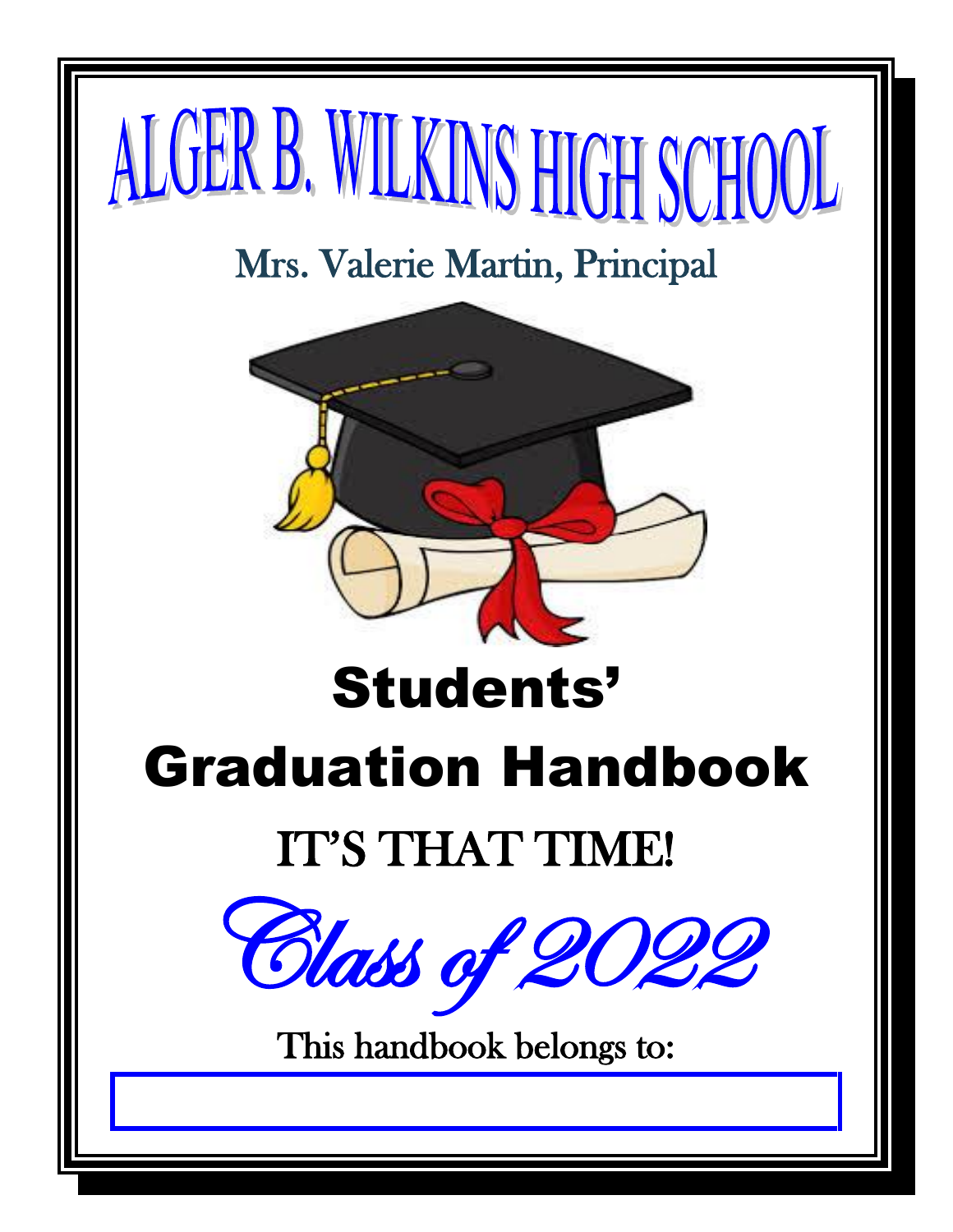





# TABLE OF CONTENTS

| <b>Schedule of Events</b>          |  |
|------------------------------------|--|
|                                    |  |
| Commencement Practice Procedures 4 |  |
|                                    |  |
|                                    |  |
|                                    |  |
|                                    |  |
|                                    |  |
|                                    |  |
|                                    |  |
|                                    |  |
|                                    |  |
|                                    |  |
|                                    |  |

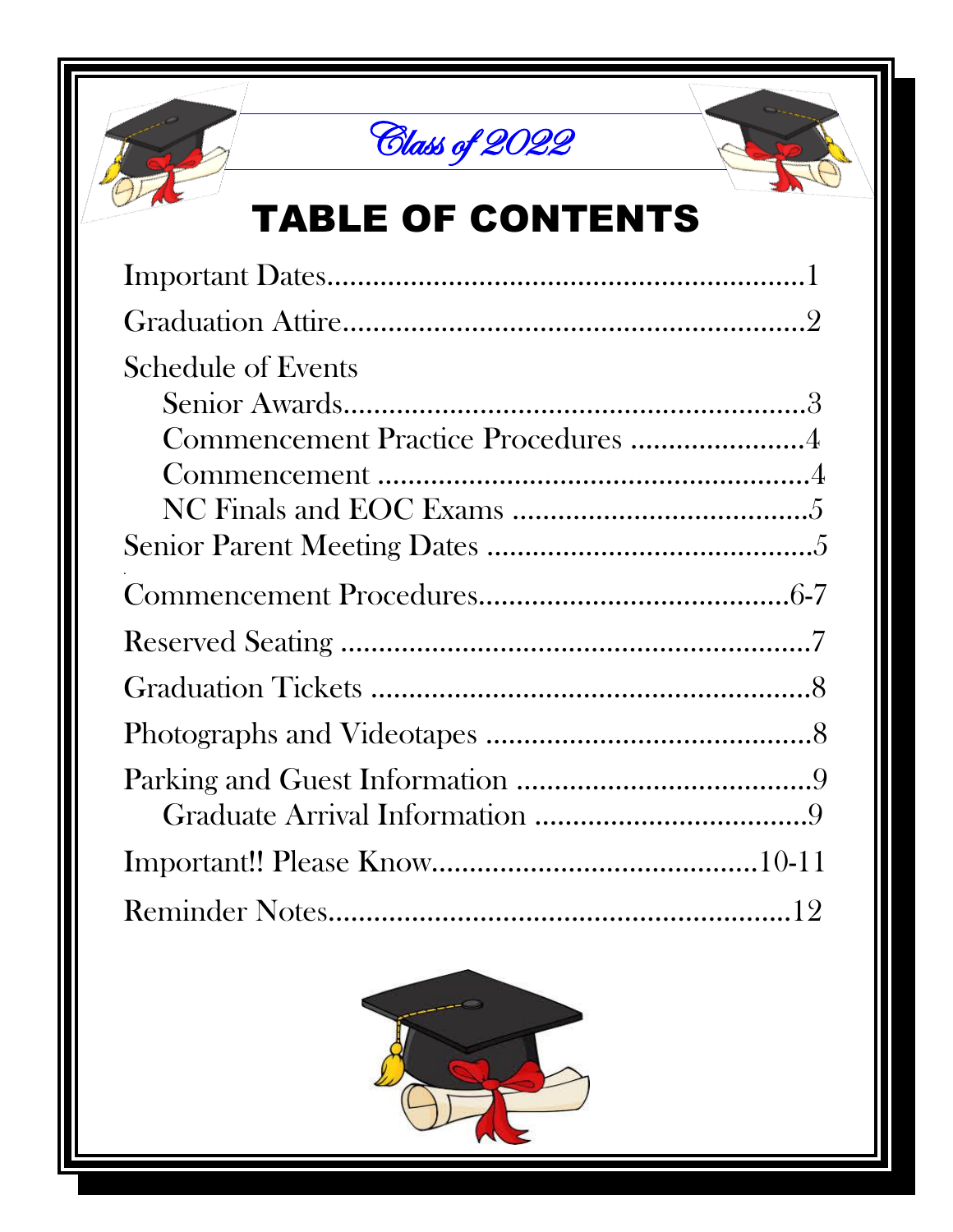|                                                                                                  | Class of 2022                                                                                  |  |  |  |
|--------------------------------------------------------------------------------------------------|------------------------------------------------------------------------------------------------|--|--|--|
|                                                                                                  | <b>IMPORTANT DATES</b>                                                                         |  |  |  |
| April 29th (Fri.)                                                                                | Drive-thru Cap & Gown Pickup @ Wilkins 10am-12pm<br>\$60 CASH ONLY at the time of pickup!!!!!! |  |  |  |
| April 29th (Fri.)                                                                                | Prom @ Wilkins 7-11pm                                                                          |  |  |  |
|                                                                                                  | May 2nd, (Mon.) Community Service Forms due to Ms. Cruz                                        |  |  |  |
|                                                                                                  | May 2nd, (Mon.) Scholarship & Awards Letters due to Ms. Cruz                                   |  |  |  |
| May 13th, $(Fri.)$                                                                               | Senior Activity<br>(Senior Awards/Graduation Cords Presented)                                  |  |  |  |
| May $16-20$ th                                                                                   | <b>Testing Window (EOCs, NC FINALS)</b>                                                        |  |  |  |
| $\text{May }20\text{th (Fri.)}$                                                                  | <b>Required Graduation Practice @ Wilkins (10 a.m.)</b>                                        |  |  |  |
|                                                                                                  | <u>Arrive by 9:30 a.m.</u>                                                                     |  |  |  |
| May 23rd, (Mon.)                                                                                 | <b>Required Graduation Practice @ Crown Coliseum</b>                                           |  |  |  |
|                                                                                                  | $3:30$ p.m. Arrive by 2:45 p.m.                                                                |  |  |  |
|                                                                                                  | May 31st (Tues.) Graduation at the Crown Coliseum (11 a.m.)                                    |  |  |  |
|                                                                                                  |                                                                                                |  |  |  |
|                                                                                                  |                                                                                                |  |  |  |
| <i>Note: All graduates and participants are to arrive by 9:30 a.m.</i><br><u>on May 31, 2022</u> |                                                                                                |  |  |  |
|                                                                                                  | 1                                                                                              |  |  |  |
|                                                                                                  |                                                                                                |  |  |  |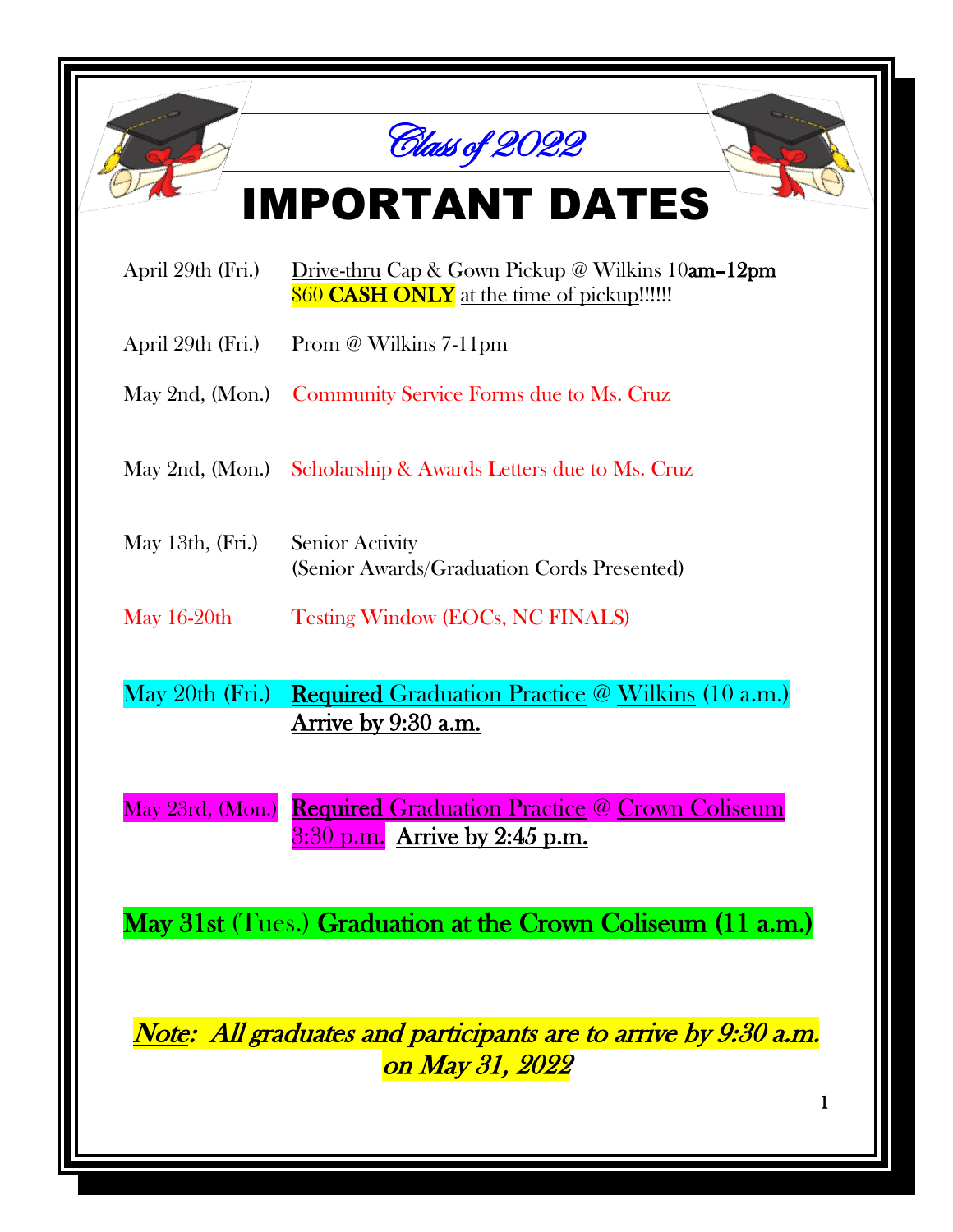

## GRADUATION ATTIRE

Each graduate will wear their cap and gown during the Commencement Ceremony. **Please note**: Caps and Gowns are to be **carried** (not worn) when entering the building upon

arrival.

#### OUR PURPOSE in specifying wearing apparel for GRADUATION related events is to assure UNIFORMITY.

Students will not be required to conform to a specific type of attire based on gender and may choose to follow the expected graduation attire as provided for males or females to ensure compliance with Title IX and the Equal Protection



Clause."

#### CAP AND GOWN ATTIRE FOR THIS YEAR

#### Graduation attire dress code will be enforced this year.

Option 1: Black dress slacks, Solid black dress shoes (if with laces–black) and dark soles, black socks, white dress shirt, black neck tie (no sandals/flip flops/sneakers/slides)

Option 2: Black dress or skirt following school policy of length and shoulder coverage, Black closed-toe dress heels (no sandals/flip flops/sneakers/slides) (NOTE: Dress should not be visible above gown neckline nor hang below gown hemline.)

Flat shoes are recommended.

No sunglasses – No chewing gum or candy – no purses or handbags! Hairstyle should permit the mortarboard (cap) to fit properly.

l

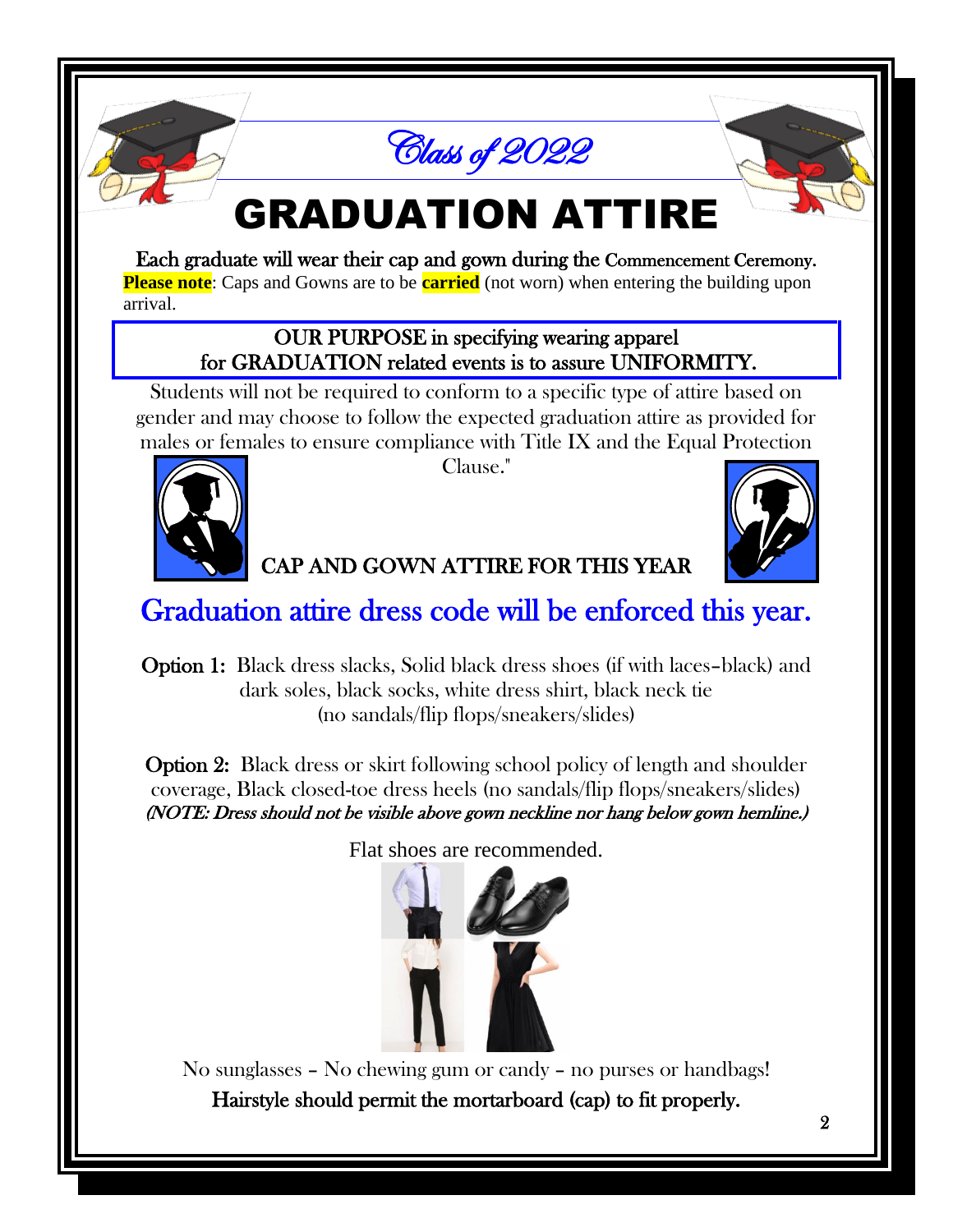





# SENIOR AWARDS



# Will be announced during the Senior Block Party May 13th



**NOTE:** If you have received a scholarship or an award, please give Ms. Cruz a copy of the letter. This should be done as soon as you receive your notification letter but not later than May 2, 2022.

i i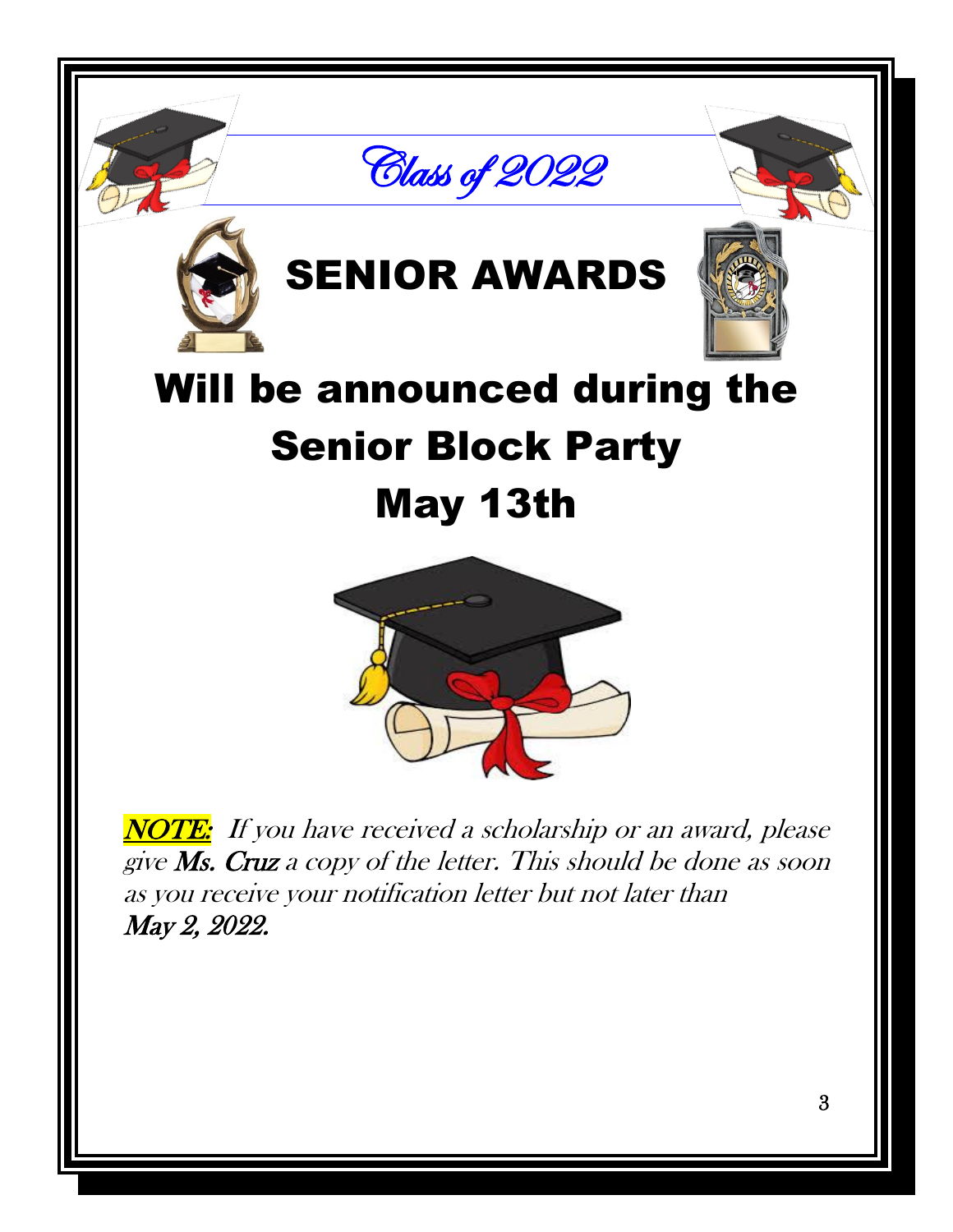

### COMMENCEMENT PRACTICE

Friday – May 20, 2022 ALGER B. WILKINS Seniors, report <u>no later than</u> 9:30 a.m. Practice will start at 10:00 a.m.

Monday – May 23, 2022

CROWN COLISEUM Seniors, report no later than 2:45 p.m.



## GRADUATION

11:00 a.m., Tuesday – May 31, 2022

#### CROWN COLISEUM

 Full Dress Attire: Cap and Gown and Specified Attire Options (See page 2)

Do NOT put on your cap and gown until you are *inside* the holding area.

Seniors are to *arrive* for graduation no later than  $9:30$  *a.m.* Tickets will admit parents, beginning at 10:00 a.m.

l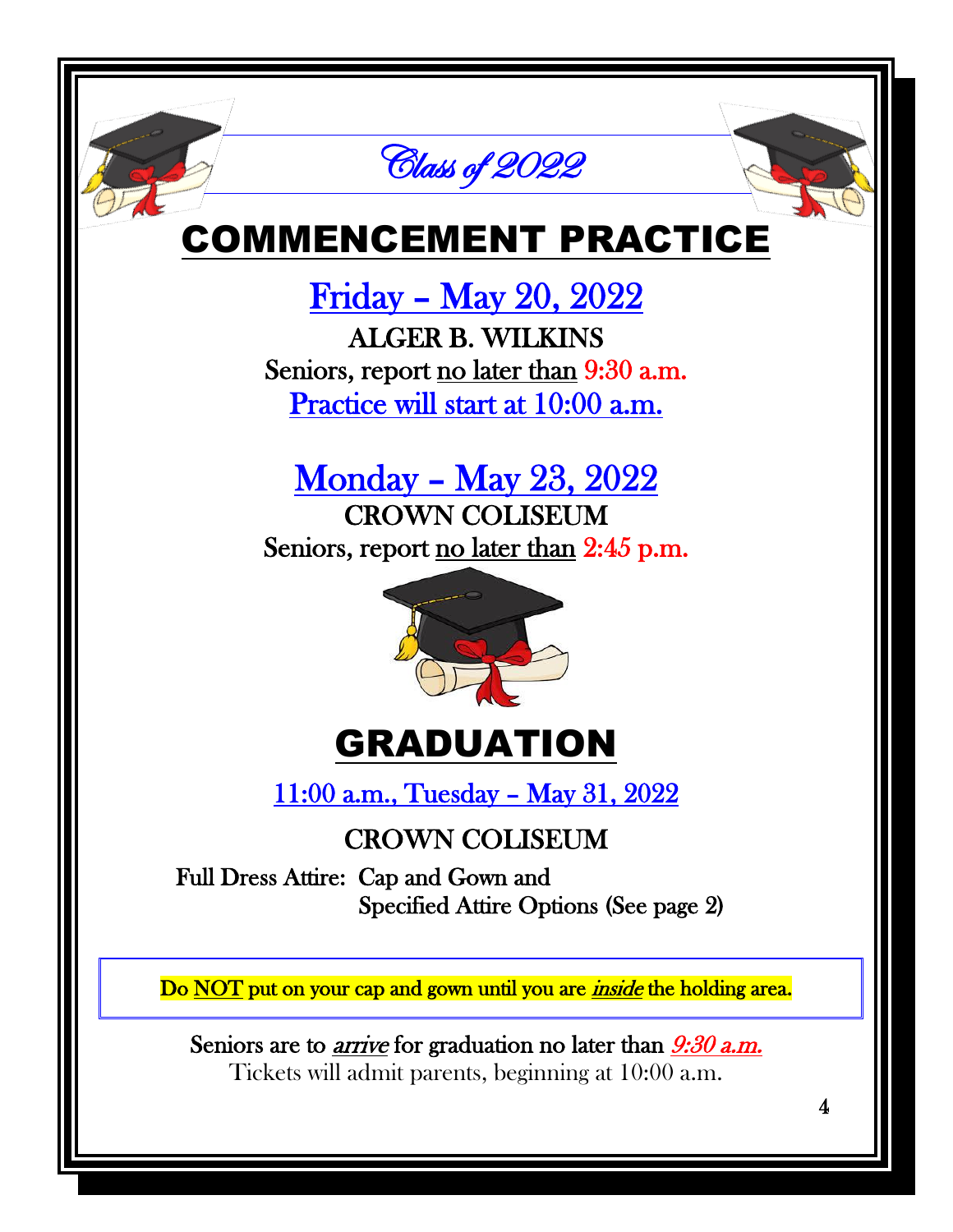|                                                                         | Class of 2022     |  |  |  |
|-------------------------------------------------------------------------|-------------------|--|--|--|
| <b>SENIOR EXAMS SCHEDULE</b><br>$\sim$ EOC, Final Exams, and CTE $\sim$ |                   |  |  |  |
| <b>DATE</b>                                                             | <b>FINAL EXAM</b> |  |  |  |
|                                                                         |                   |  |  |  |
|                                                                         |                   |  |  |  |
|                                                                         |                   |  |  |  |
|                                                                         |                   |  |  |  |
|                                                                         |                   |  |  |  |
|                                                                         |                   |  |  |  |

You will be notified and given specific information regarding any testing you may have; to include the day and time you should report to Wilkins to test.

> Senior Parent Meetings Thursday, February 3, 2022 (Virtual) Thursday, March 24, 2022 at 6:00pm (Virtual) Thursday, April 28, 2022 at 6:00pm (Virtual)

l i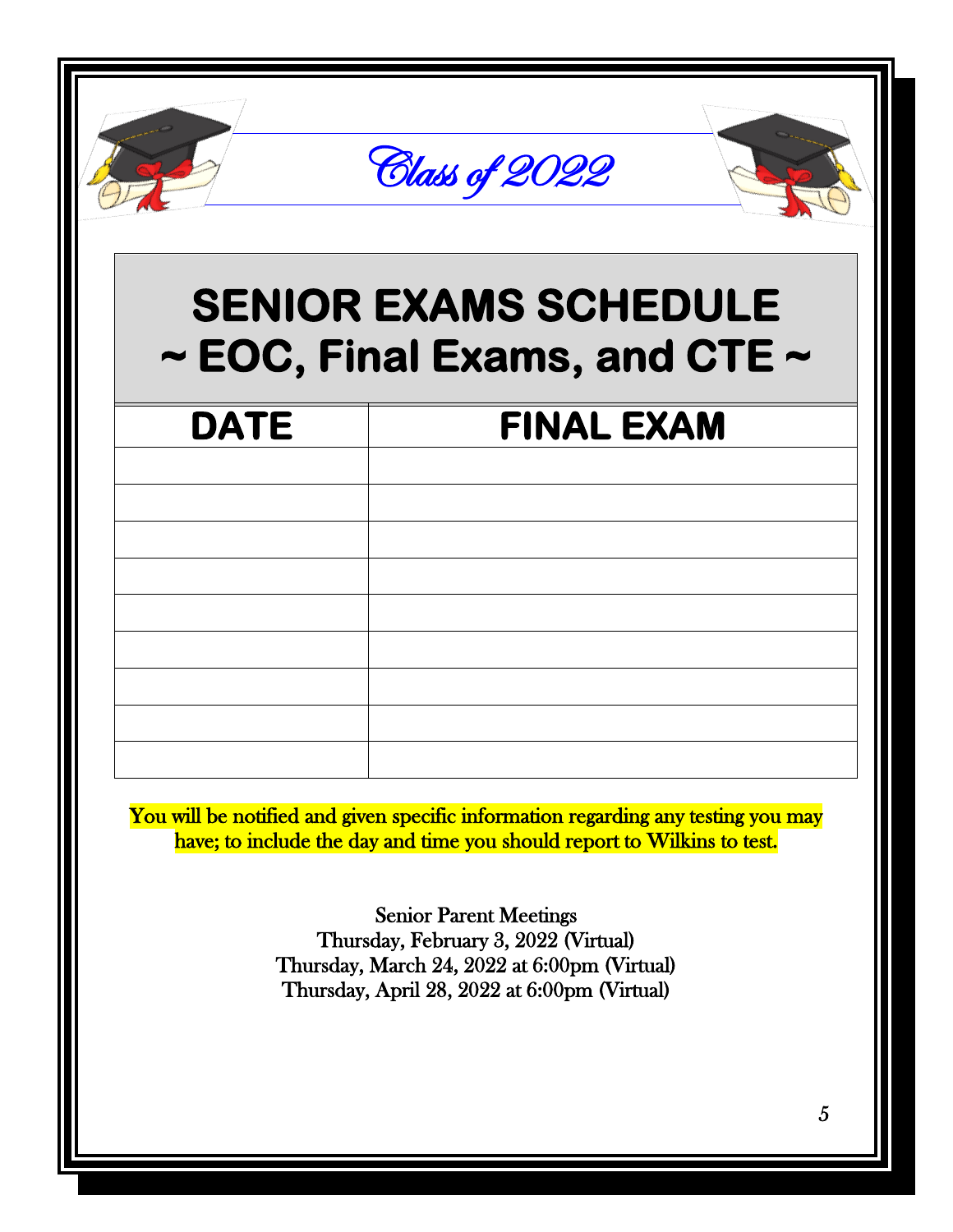



## COMMENCEMENT PROCEDURES

#### **PLEASE, DO READ THIS VERY IMPORTANT INFORMATON!!!!!**

- 1. Due to the dignity of the commencement ceremony, it is asked that ALL parents and guests of our graduates please refrain from cheering, clapping, yelling or displaying any other loud outburst of noise while student names are being called.
- 2. Seniors must attend Graduation Practice if they plan to march at Commencement.
- 3. March with shoulders straight. Sit and stand with good posture. Your tassel should hang over the right temple. Do not chew gum!
- 4. Stage participants should march to the stage instead of entering their **assigned row.** You will march in from the same side at commencement as you do for graduation practice.
- 5. There should be no talking during the ceremony. Talking is distracting to others and it detracts from the dignity of the occasion.
- 6. Teachers will see that you have the correct spacing as you enter the auditorium. Try to keep this same distance between you and the person in front of you as you proceed.
- 7. Remain standing until you are given a signal to sit. Watch carefully for all signals for standing and sitting so that you will be together.
- 8. Diplomas will be given alphabetically, one row at a time. All diploma jackets will be empty. If you have any unfulfilled obligations to the school or if your behavior during the ceremony is not exemplary, you must return to Alger B. Wilkins to take care of your responsibilities. If your diploma is held because of your behavior, you must make an appointment with the Principal.

l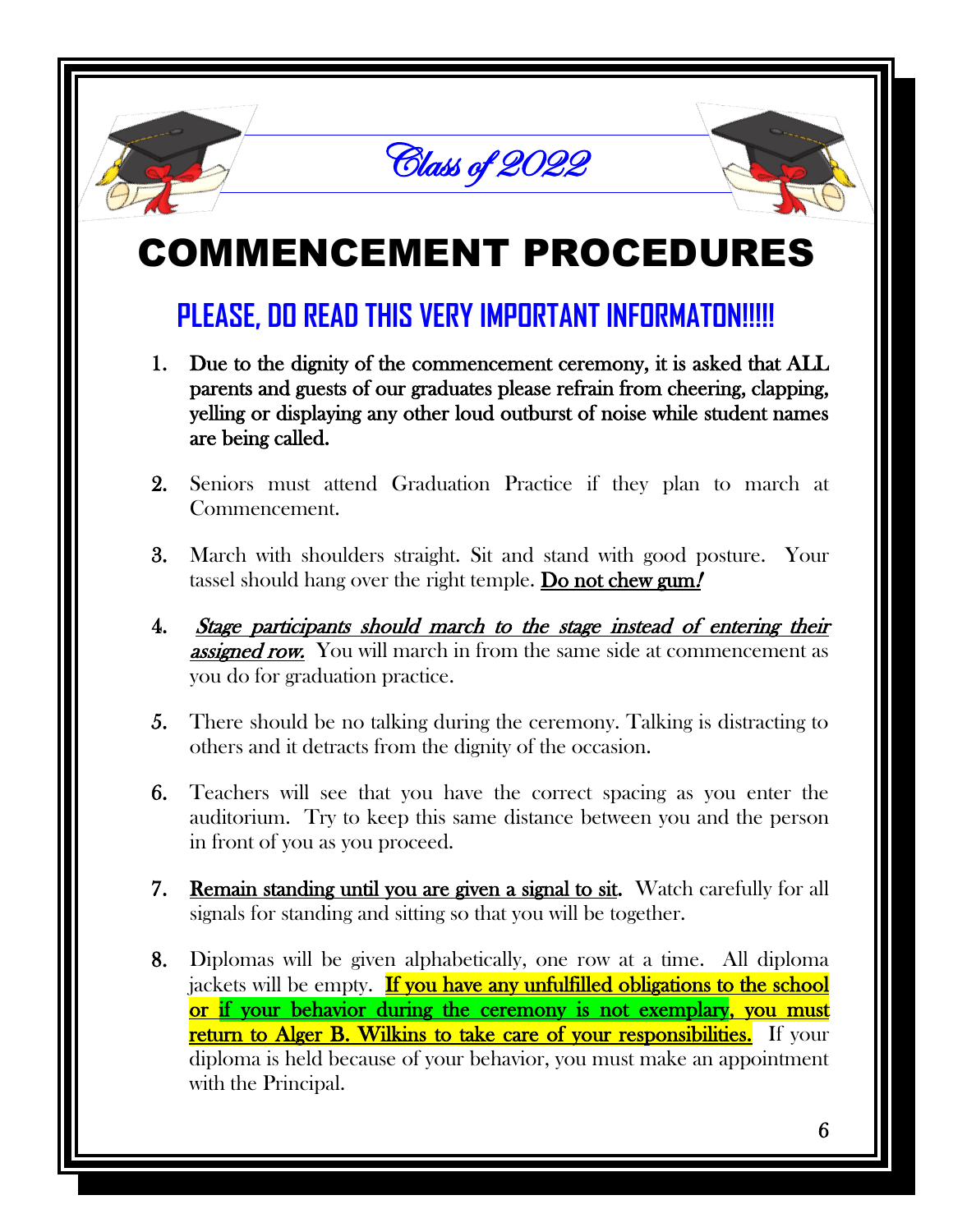

### COMMENCEMENT PROCEDURES (continued)

- 9. When it is time for diplomas to be awarded, a marshal will direct you to the stage. Wait until your name is called. Receive your diploma and proceed across the stage in a very dignified manner.
- 10. As you receive your diploma, there may not be shaking hands due to COVID-19.
- 11. Continue across the stage, leave the stage, move back to your row and your seat and remain standing until all members of your row have returned to their seats. The marshals will let you know when to sit. At the end of the ceremony, after the recessional, you will be directed to the holding area where the Graduation Coordinator and Counselor will have the insert for your diploma.
- 12. Do not toss your cap into the air when the ceremony is over.
- 13. If you choose not to march for commencement, you may receive your diploma at Alger B. Wilkins on by appointment. Please let the principal or the school counselor know if you plan not to march.



# RESERVED SEATING

There is designated seating in the coliseum for physically challenged guests. Arrangements will be made for **one** family member to be seated with the physically challenged guest in the designated area.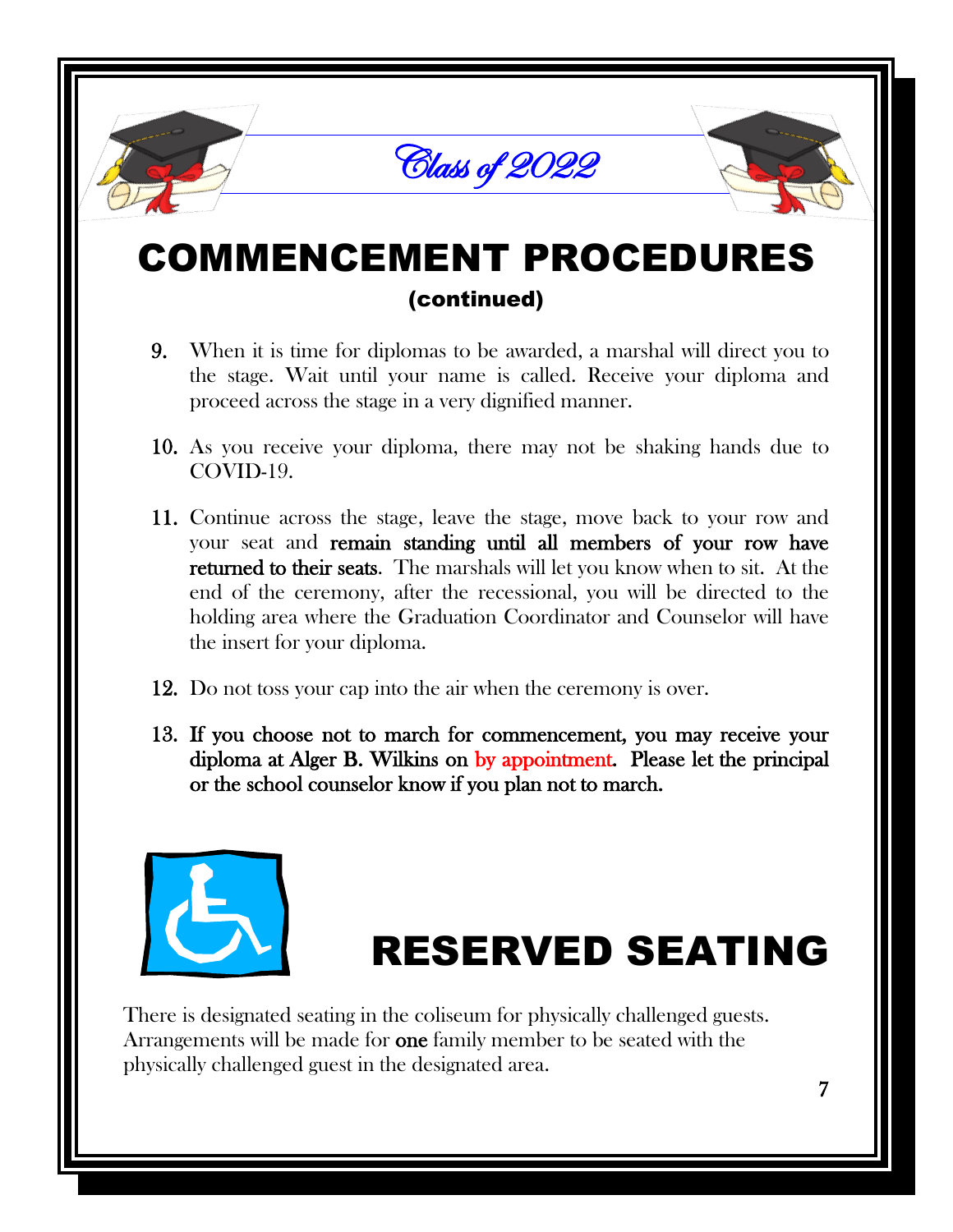

## GRADUATION TICKETS

Each graduating senior will receive  $\frac{6}{6}$  assigned seating tickets only.

#### No extra tickets can be given.

The number of tickets for each graduate is determined by the Crown. Each guest (including babies) must have a ticket. **You will need to present the names and phone numbers of the four people receiving these tickets in case contact tracing is needed.**

Give your tickets to guests who will respect the dignity of this program. Ask them not to disrupt the procedures by applauding or yelling for you when you cross the stage. They will be escorted from the ceremony.

Seniors who do not meet graduation requirements will not be issued tickets.



ADMIT ONE

## PHOTOGRAPHS and VIDEOTAPES

Guests can bring cameras to take photos and video but camera bags are NOT **permitted inside the Crown.** Guests can take photos and video with their cell phone from their seat.

\*\*No one should leave their seat to take a picture or video.

The Commencement will be online. Visit Alger B. Wilkins High School's web page. User Name: TBA Password: TBA

ADMIT

ONE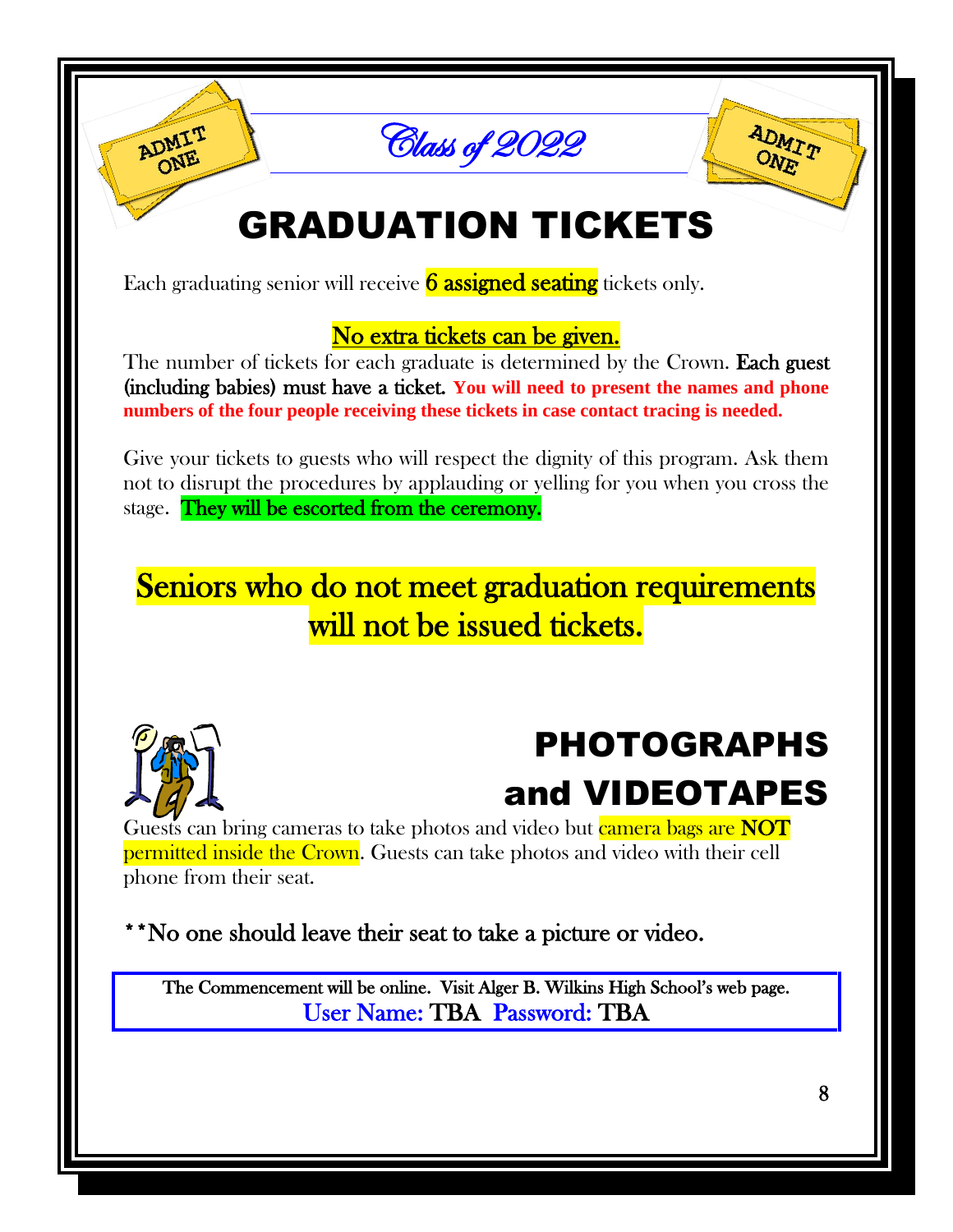

Use East Parking Lots

Crown Coliseum South Parking Lot

**(See next page for maps and illustrations.)**

### GRADUATE ARRIVAL INFORMATION

**Graduates should arrive (by 9:30am) and park at the Crown Coliseum in the North/West Parking Lot and use the back entrance to the Expo Center. Staff will be at the door to direct you.**

**This is where graduates will be held while waiting to be lined up and marched over to the Crown.**



9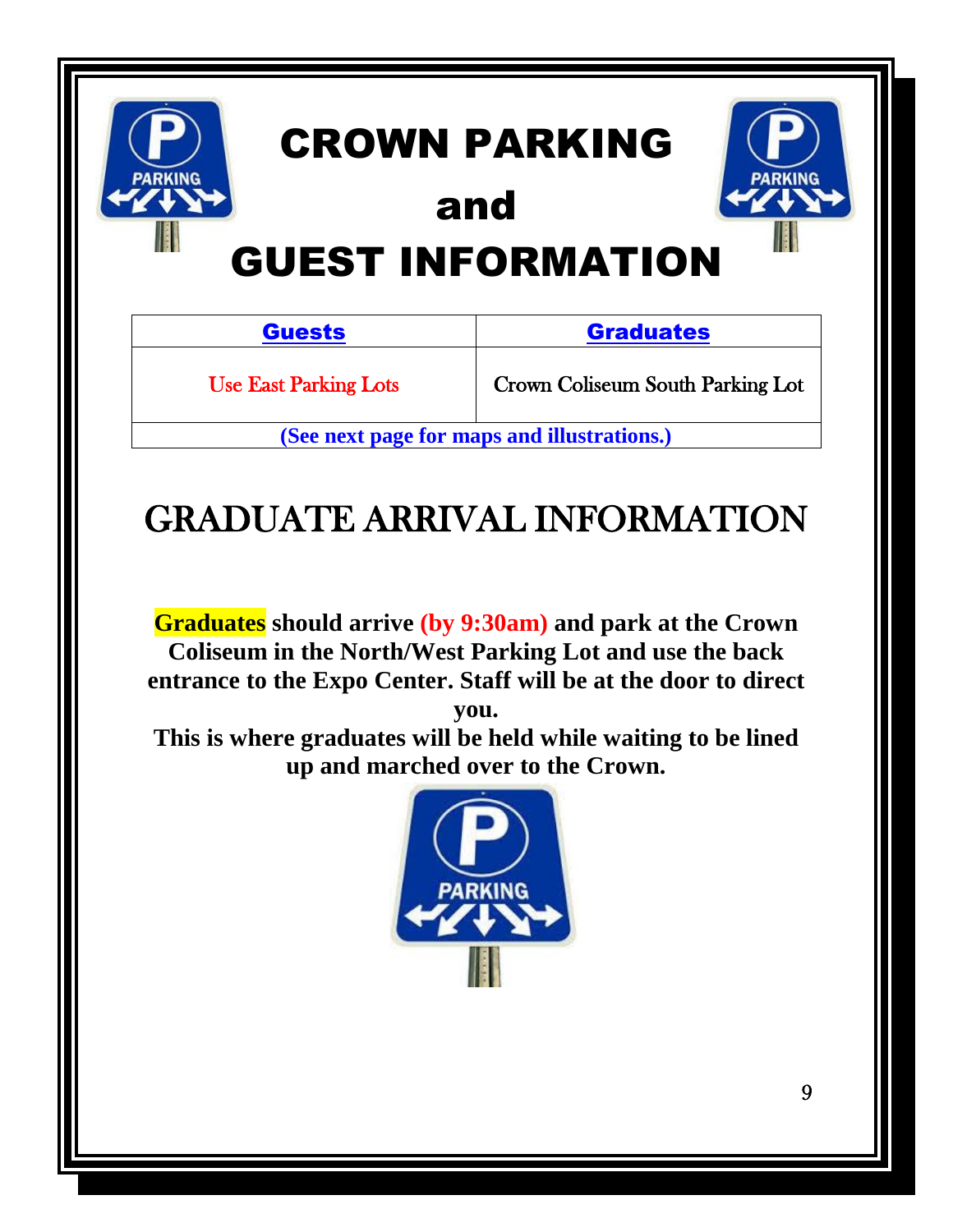# IMPORTANT!! Please Know:

Class of 2022

• All graduates and guests will screened by metal detectors before entering the building.

• All graduates and guests (aged 5 and older) will be required to wear a mask the whole time they are in the building.

• Any senior that causes a disruption during the processional, ceremony, or recessional will be escorted from the ceremony.

• There will be no admittance to seats during the Processional and National Anthem.

● **NO** umbrellas, balloons, stuffed toys, flowers, wrapped or unwrapped gifts will be permitted (or other restricted items) inside the facility.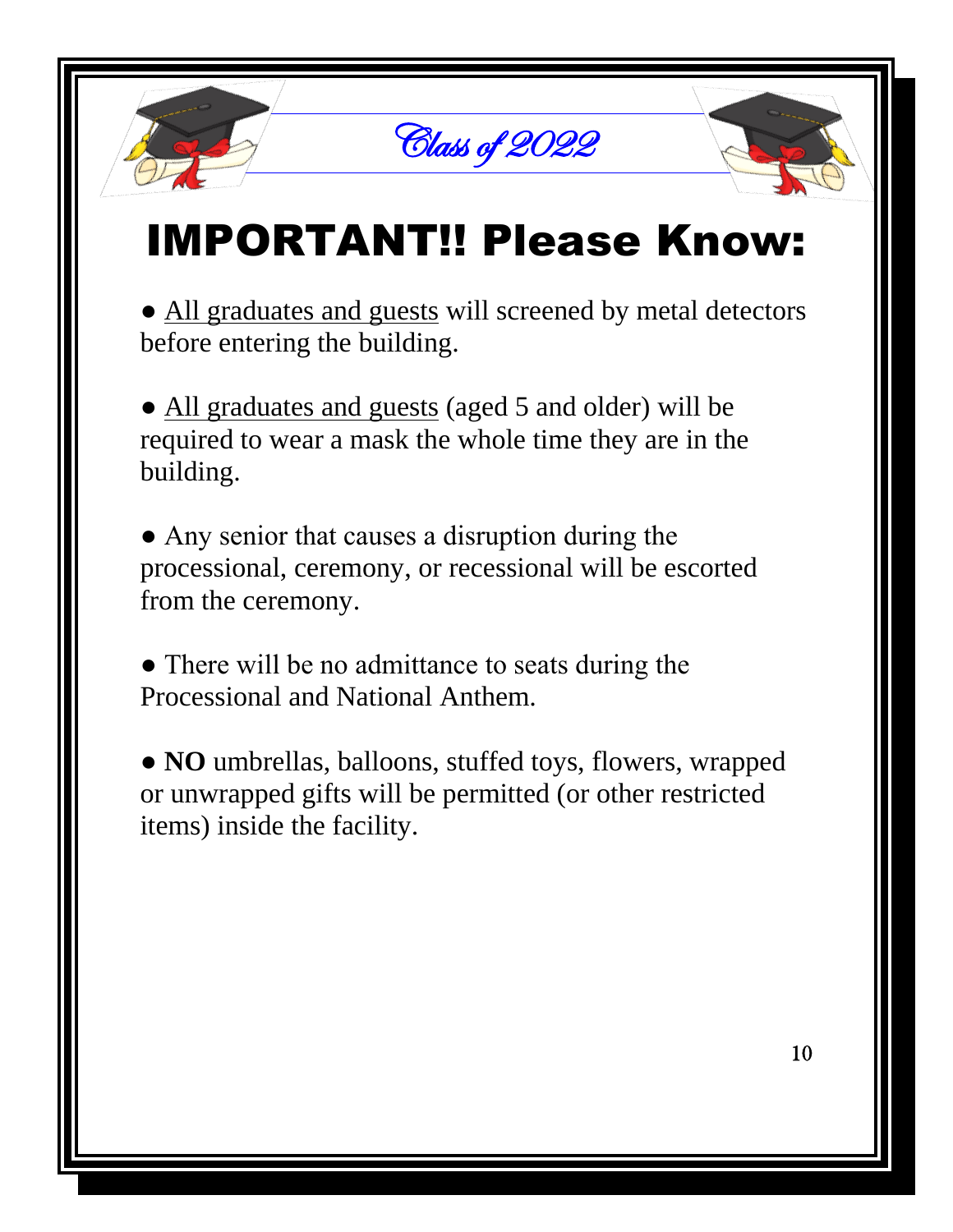● Only **clear bags/purses** are allowed inside the venue, **this includes purses.**

<http://www.crowncomplexnc.com/visit/venue-policies>

● At the end of the graduation ceremony the guests will be asked to remain seated and will be released by sections.

• Guests who choose to cause a disruption during the processional, ceremony, or recessional will be escorted from the ceremony.

• Schools may withhold diplomas for a period of time as determined by the Superintendent for misconduct during the graduation ceremony.

• Graduation from high school is a milestone in the life of a student and his or her family. The dignity of the occasion can best be observed by refraining from whistling, yelling, or applauding for any one student. This will allow families to hear the name of their graduate. Your congratulations can be shown by applause for the total group *after* the turning of the tassel.